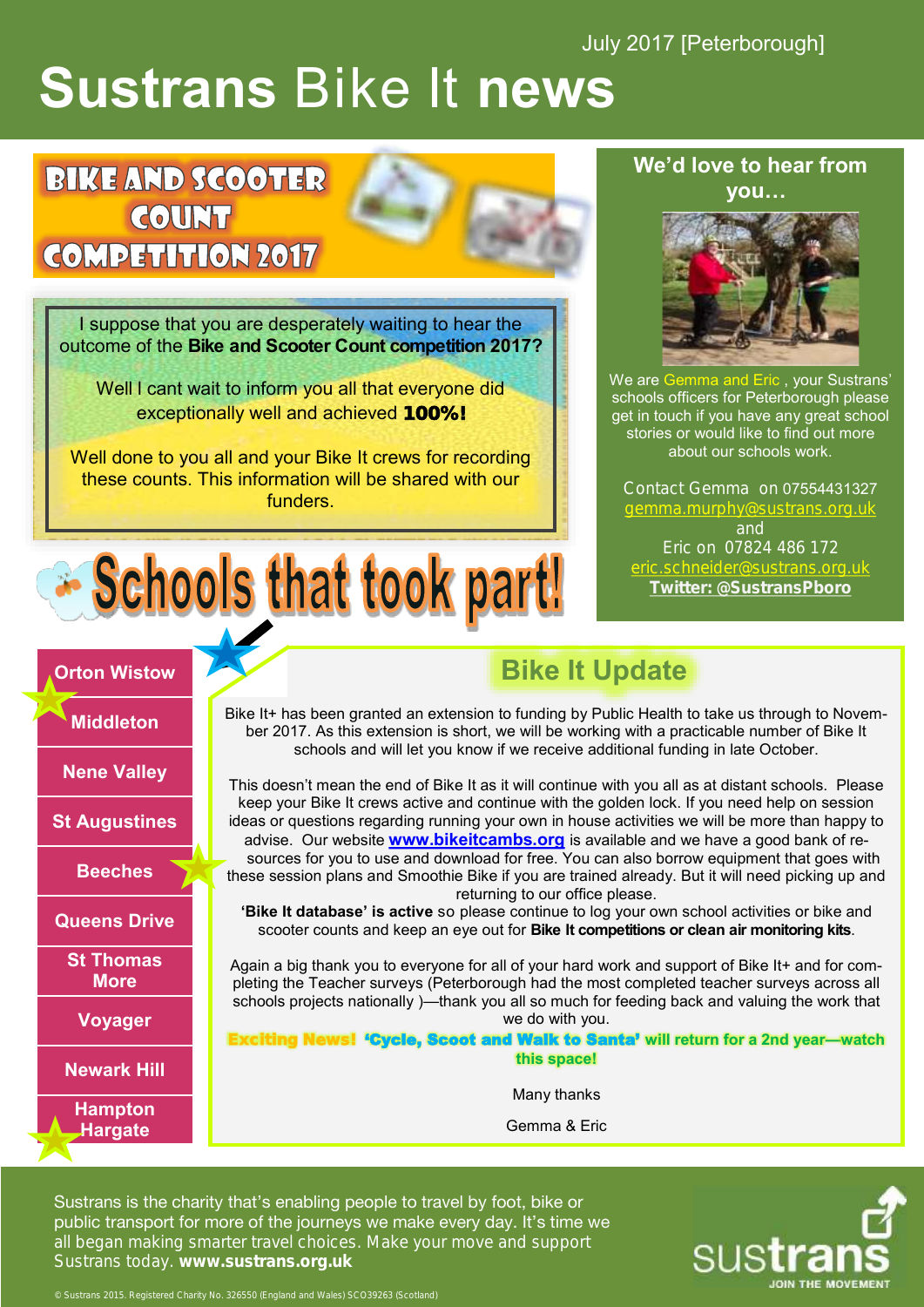## Free Resources

## **Bike It Cambs website ...**

**http://www.bikeitcambs.org**

Bike It+ has an extensive range of resources all of which can be downloaded from BikeItcambs.org or borrowed from us or Jill Foster in PECT

#### **Physical Education**

Cycling or scooting in PE Stabiliser free

**PECT Education Resources available to borrow via Jill Foster (jill.foster@pect.org.uk)**

A number of cycling related resources that link to Reading and Literacy, Maths, Science, History and Computing.

See BikeItcambs.org for a breakdown of Jill's resources.

#### **Bike It+ resources available to borrow:**

Sustrans Bike Safety Board Games (developed by Sacred Heart R.C Primary)

Human Animated Bike (developed with pupils at Woodston Primary) Science: Action and Reaction involved in pumping up a Bicycle tyre (developed for Engineering/Science days first used at St Augustines Primary school)

How to identify parts of a bicycle (developed for KS1 Transport topic at St Thomas More)

How did you travel to school today (useful if studying Transport or 'Be safe and Be Seen')

Smoothies Galore (Dragons Den style activity) Will need to book our Smoothie Bike for this activity.

Bike Inner tube Bracelets (Can be tied into Recycling curriculum)



## Sustrans Suss It out

The [Suss It Out activity sheets](https://www.sustrans.org.uk/sites/default/files/images/files/schools/SussItOut/Suss_It_Out_FullSet.pdf) collection includes five themes designed to be used over the course of a week in the classroom. Each sheet covers a theme and includes fun, engaging activities based around active travel that can be easily fitted into the busy school day. Each sheet has a 10, 20 and 30-

minute activity requiring little preparation and no resources other than those found in a typical classroom. Downloadable PDFs https://www.sustrans.org.uk/our-services/who-we-work/teachers/classroom-activitysheets

Staying Safe Being Healthy **Exploring** Looking after your World Future Journeys

Other inspiring activities for schools:

**Big Street Survey Big Pedal Big Shift** 

**School Mark (Bronze, Silver or Gold)** Staff, pupils, teachers and parents all contribute to increasing active travel at schools, whether that's walking, cycling or scooting.

#### **Are your pupils superheroes?**

**Sustrans' Superheroes is an award scheme**  recognising pupils' skills and achievements in walking, scooting and cycling. **Aimed at 7- to 11-year-olds**, pupils gain points for activities they complete to become either a Sustrans Hero or Superhero. **Based on a booklet of activities**, the scheme provides the structure and inspiration for children to learn and practice the skills essential for fun, safe and sustained active travel to school and for other journeys.

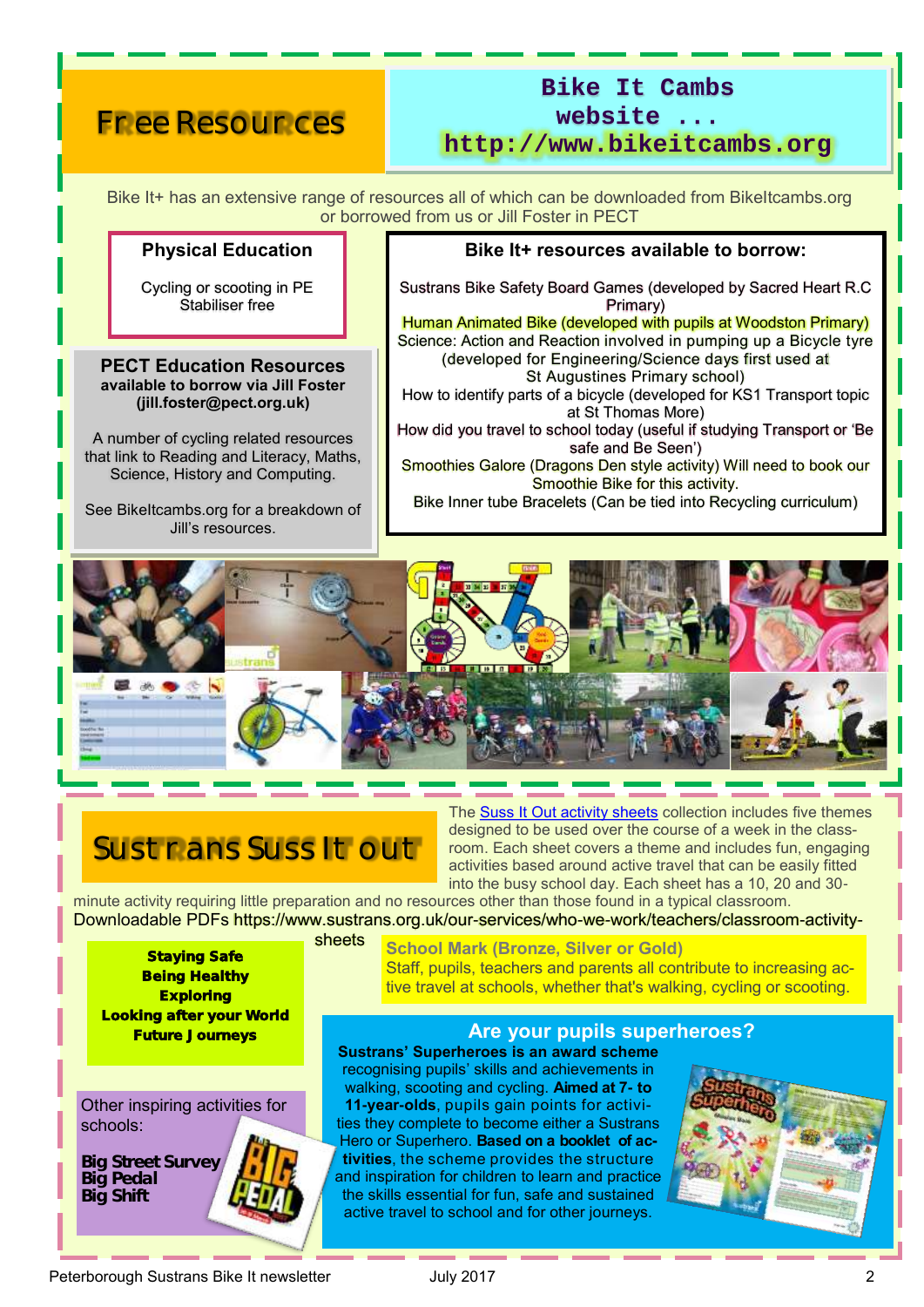### **Bike It Cambs website ... http:// www.bikeitcambs.org**

#### **Your schools update** September 2016-July 2017

The officers in Peterborough delivered **166 activities** across all schools engaged in the project, attracting **16,320** attendances including pupils, siblings their parents and teachers.

> **Bike counts**  12510

#### **Scooter counts** 10238

**To register and log weekly bike and scooter counts (Bike It crew can help to do this) please register your school at:**

**[www.bikeitdata.org.uk/schools](http://www.bikeitdata.org.uk/schools)**

**Region: East of England- Peterborough.** 

**Use a school office email & create a memorable password e.g. BikeIt1**

## **…and across the UK**

Each year we survey the schools we work with to check we are helping to increase walking, cycling and scooting to school. Here are a few of the headline figures:

- **88.2%** of respondents stated that **cycling levels have increased** since engagement with Sustrans, **87.6%** said the same about **scooting** and **55.1%**  about **walking**
- **68.9%** felt the number of **children being driven**
- **96.7%** thought Sustrans had a **very positive** or **somewhat positive impact** on getting pupils at the school **more physically active**
- **92.3%** reported the same for **improving general wellbeing** amongst pupils
- **87.1%** said there had been a positive effect on increasing active travel amongst the **wider school**
- **81.2%** said there had been a **very positive or somewhat positive** impact on **engaging disaffected pupils**
- **86.6%** responded that **enriched delivery of the**

# **Running Balance Bikes, Learn to Ride and Cycles skills**

**For session plans just ask your Bike It+ officer or visit www.bikeitcambs.org**





These bikes are ideal for children that have not been on a bike before or have started learning how to ride without



stabilisers. **It teaches core stability and gross and fine motor skills.** 

**You can also purchase these bikes through us using our Sustrans discount with Frog Bike. Prices for May 2017 are £73.12** 

# ST / A | B | L | S | E | R | E | R | E | E

It builds upon core stability and gross and fine motor skills in their ability to balance but also teaches children about setting pedal positions, using brakes and progresses them to learning how to ride independently. Ask your Bike It office for the lesson resource.

# GYGLE SKILLS

Run throughout a school day, groups of ten children that can already ride but are keen to improve on their control of bikes. Why not incorporate this into PE sessions, ask your Bike It officer for our 'Cycling in PE' resource.

## $SO(0)$   $13.55$   $SU(1)$

Groups of ten children and takes around 20 mins per session. Children will improve their control of scooters through a series of games. Cycle skills games can be adapted to suit Scooter skill training and teach awareness of scooting with others.

## **PECT ECO AWARDS DAY**

**Again another inspiring year, we were delighted to see so many Bike It schools promoting active travel through work that you have done with Bike It.** 

**Thank you all so much**